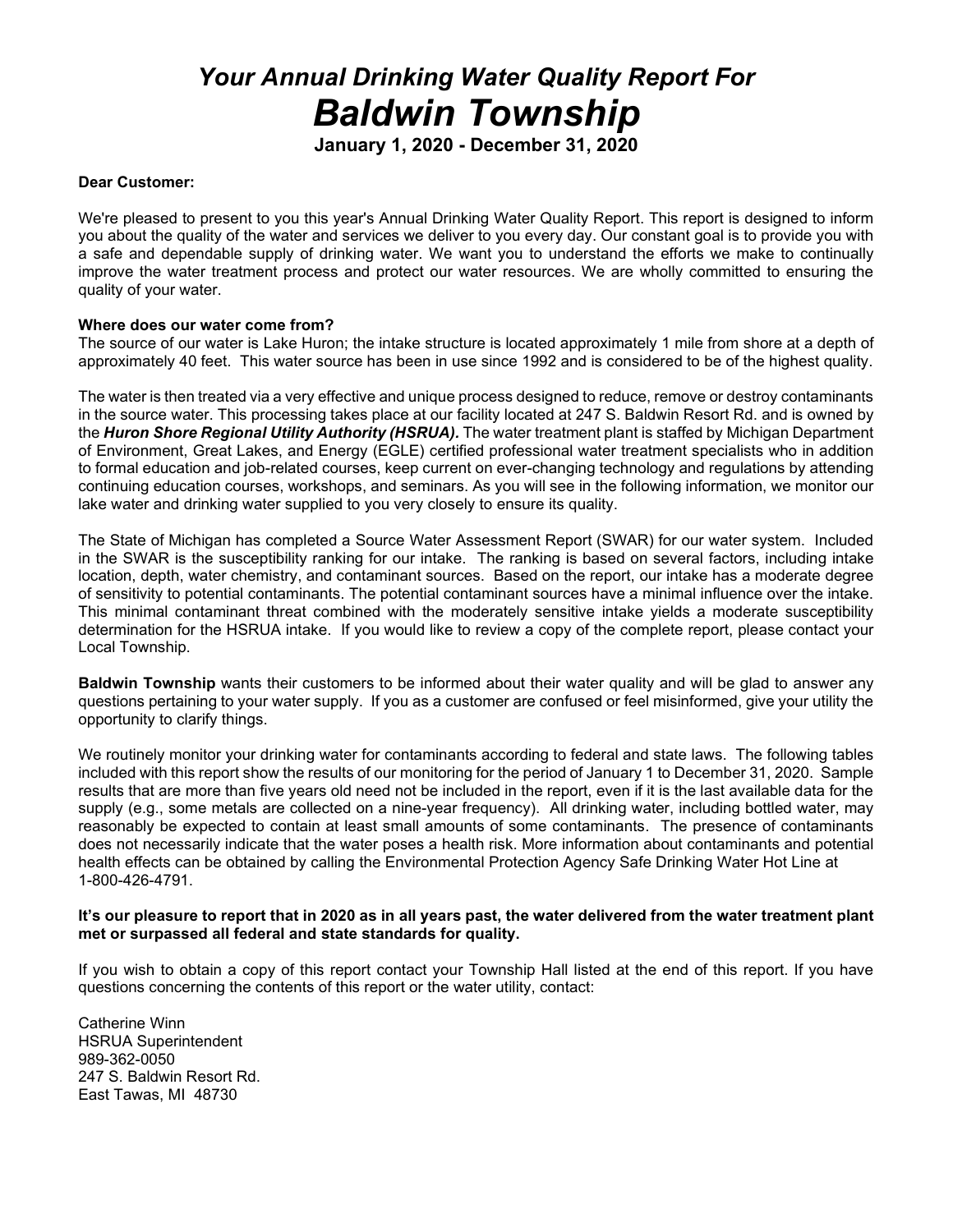#### **The following is a list of terms and abbreviations you might not be familiar with. To help you better understand these terms, we've provided the definitions:**

*Action Level* **(AL) -** The concentration of a contaminant that if exceeded triggers treatment or other requirements that a water system must follow.

#### *Environmental Protection Agency* **(EPA)**

#### *Food and Drug Administration* **(FDA)**

*Maximum Contaminant Level* **(MCL)** - The "Maximum Allowed" is the highest level of a contaminant that is allowed in drinking water. MCLs are set as close to the MCLGs as feasible using the best available treatment technology.

*Maximum Contaminant Level Goal* **(MCLG)** - The "Goal" is the level of a contaminant in drinking water below which there is no known or expected risk to health. MCLGs allow for a margin of safety.

*Maximum residual disinfectant level (***MRDL) -** The highest level of a disinfectant allowed in drinking water. There is convincing evidence that the addition of a disinfectant is necessary for control of microbial contaminants.

*Maximum residual disinfectant level goal* **(MRDLG) -** The level of a drinking water disinfectant below which there is no known or expected risk to health. MRDLGs do not reflect the benefits of the use of disinfectants to control microbial contaminants.

#### *Michigan Department of Environmental Quality* **(MDEQ)**

*Nephelometric Turbidity Unit* **(NTU)** - Nephelometric turbidity unit is a measure of the clarity of water. Turbidity in excess of 5 NTU is just noticeable to the average person.

*Not regulated* **(NR) -** The substance is not currently regulated by the USEPA and or MDEQ. Monitoring helps EPA to determine where these contaminants occur and whether there is a need to regulate them.

*Not applicable* **(NA)**

*Not Detected* **(ND)**

*Parts per million* **(ppm)**

*Parts per billion* **(ppb)**

*Treatment Technique* **(TT)** - A treatment technique is a required process intended to reduce the level of a contaminant in drinking water.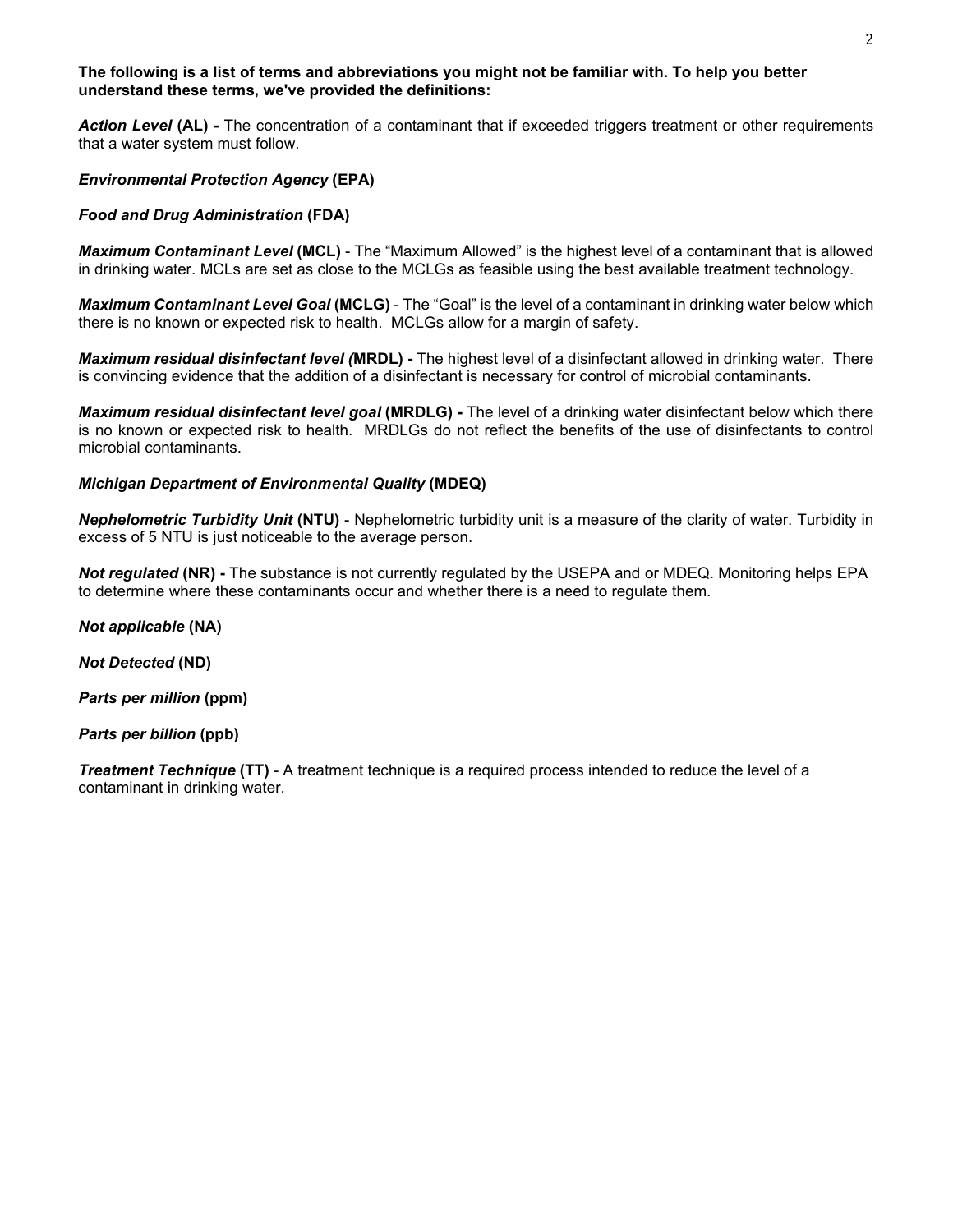*The table contain the only drinking water contaminants we detected in the year 2020. The presence of contaminants in the water does not necessarily indicate that the water poses a health risk. Unless otherwise noted, the data presented in this table is from testing done in the calendar year of the report.*

## **HURON SHORE REGIONAL UTILITY AUTHORITY WATER TREATMENT PLANT**

**PRIMARY STANDARDS** – Required sampling for substances which have federally enforced regulations, these substances are directly related to the safety of drinking water.

| related to the salety of annihing water.<br>Inorganic/Organic<br><b>Chemicals</b>                                                                                                                                                                            | <b>Sample</b><br><b>Date</b> | <b>MCLG</b> | <b>MCL</b>                                           | <b>Result</b>                   | Range           | <b>Violation</b> | <b>Likely source</b>                                                                                                                |
|--------------------------------------------------------------------------------------------------------------------------------------------------------------------------------------------------------------------------------------------------------------|------------------------------|-------------|------------------------------------------------------|---------------------------------|-----------------|------------------|-------------------------------------------------------------------------------------------------------------------------------------|
| Nitrate (ppm)                                                                                                                                                                                                                                                | 09/09/2020                   | 10          | 10                                                   | <b>ND</b>                       | N/A             | No               | Runoff from fertilizer use;<br>Leaching from septic tanks,<br>sewage; Erosion of natural<br>deposits                                |
| Gross Alpha (pCi/L)                                                                                                                                                                                                                                          | 2016                         | 0           | 15                                                   | 1.0                             | N/A             | No               | Erosion of natural deposits                                                                                                         |
| <b>Combined Radium</b><br>(pCi/L)                                                                                                                                                                                                                            | 2016                         | 0           | 5                                                    | 0.67                            | N/A             | No               | Erosion of natural deposits                                                                                                         |
| Fluoride (ppm)                                                                                                                                                                                                                                               | 09/09/2020                   | 4           | 4                                                    | 0.69                            | N/A             | No               | Erosion of natural deposits; Water<br>additive which promotes strong<br>teeth; Discharge from fertilizer and<br>aluminum factories  |
| <b>Total Organic Carbon</b>                                                                                                                                                                                                                                  | <b>Sample</b><br><b>Date</b> | <b>MCLG</b> | <b>MCL</b>                                           |                                 | Range           | <b>Violation</b> | <b>Likely source</b>                                                                                                                |
| TOC (ppm)                                                                                                                                                                                                                                                    | Quarterly                    | N/A         | <b>TT</b>                                            |                                 | $1.36 - 1.83$   | No               | Naturally present in the<br>environment                                                                                             |
| <b>Turbidity</b>                                                                                                                                                                                                                                             | <b>Sample</b><br><b>Date</b> | <b>MCLG</b> | <b>MCL/TT</b>                                        | <b>Highest</b><br><b>Result</b> | Range           | <b>Violation</b> | <b>Likely source</b>                                                                                                                |
| Filtered Water (NTU)                                                                                                                                                                                                                                         | Daily                        | N/A         | $TT = 1$                                             | 0.09                            | $0.05 - 0.09$   | No               | Soil run-off                                                                                                                        |
| % of samples Filtered<br>Water                                                                                                                                                                                                                               | Daily                        | N/A         | 95%<br>$0.3NTU$                                      | 100.0%                          | N/A             | No               | Soil run-off                                                                                                                        |
| <b>Microbial</b><br><b>Contaminants</b>                                                                                                                                                                                                                      | <b>Sample</b><br><b>Date</b> | <b>MCLG</b> | <b>MCL</b>                                           |                                 | <b>Detected</b> | <b>Violation</b> | <b>Likely source</b>                                                                                                                |
| <b>Total Coliform</b>                                                                                                                                                                                                                                        | Daily                        | 0           | >1 positive monthly<br>sample,<br>>5% of all samples |                                 | 0               | No               | Naturally present in environment                                                                                                    |
| E. Coli                                                                                                                                                                                                                                                      | Daily                        | $\mathbf 0$ | >1 positive routine &<br>repeat samples              |                                 | 0               | No               | Human and animal fecal waste                                                                                                        |
| ADDITIONAL MONITORING - Required and non-required sampling for substances that do not have federally enforced regulations, these<br>substances are not directly related to your health. They reflect aesthetic qualities such as taste, odor and appearance. |                              |             |                                                      |                                 |                 |                  |                                                                                                                                     |
| <b>Sampled at Plant Tap</b>                                                                                                                                                                                                                                  | <b>Sample</b><br><b>Date</b> | <b>MCLG</b> | <b>MCL</b>                                           | Average<br><b>Result</b>        | Range           | <b>Violation</b> | <b>Likely source</b>                                                                                                                |
| Sodium (ppm)                                                                                                                                                                                                                                                 | 09/09/2020                   | N/A         | N/A                                                  | 4.9                             | N/A             | No               | Erosion of natural deposits                                                                                                         |
| Chloride (ppm)                                                                                                                                                                                                                                               | 09/09/2020                   | N/A         | 250                                                  | 9                               | N/A             | No               | Erosion of natural deposits                                                                                                         |
| Sulfate (ppm)                                                                                                                                                                                                                                                | 09/09/2020                   | N/A         | 250                                                  | 17                              | N/A             | No               | Naturally occurring mineral                                                                                                         |
| <b>Sampled at Plant Tap</b>                                                                                                                                                                                                                                  | <b>Sample</b><br><b>Date</b> | <b>MCLG</b> | <b>MCL</b>                                           | <b>Average</b><br><b>Result</b> | Range           | <b>Violation</b> | <b>Likely source</b>                                                                                                                |
| Fluoride (ppm)                                                                                                                                                                                                                                               | Daily                        | 4           | 4                                                    | 0.73                            | $0.61 - 0.81$   | No               | Erosion of natural deposits; Water<br>additive which promotes strong<br>teeth; Discharge from fertilizer and<br>aluminum factories. |
| pH (SU)                                                                                                                                                                                                                                                      | Daily                        | N/A         | $6.5 - 8.5$                                          | 7.19                            | $7.01 - 7.41$   | No               | Naturally occurring elements                                                                                                        |
| Hardness CaCO <sub>3</sub> (ppm)                                                                                                                                                                                                                             | 1/ Week                      | N/A         | N/A                                                  | 98                              | $91 - 110$      | No               | Naturally occurring elements                                                                                                        |
| Alkalinity (ppm)                                                                                                                                                                                                                                             | Daily                        | N/A         | N/A                                                  | 70                              | $64 - 88$       | No               | Naturally occurring elements                                                                                                        |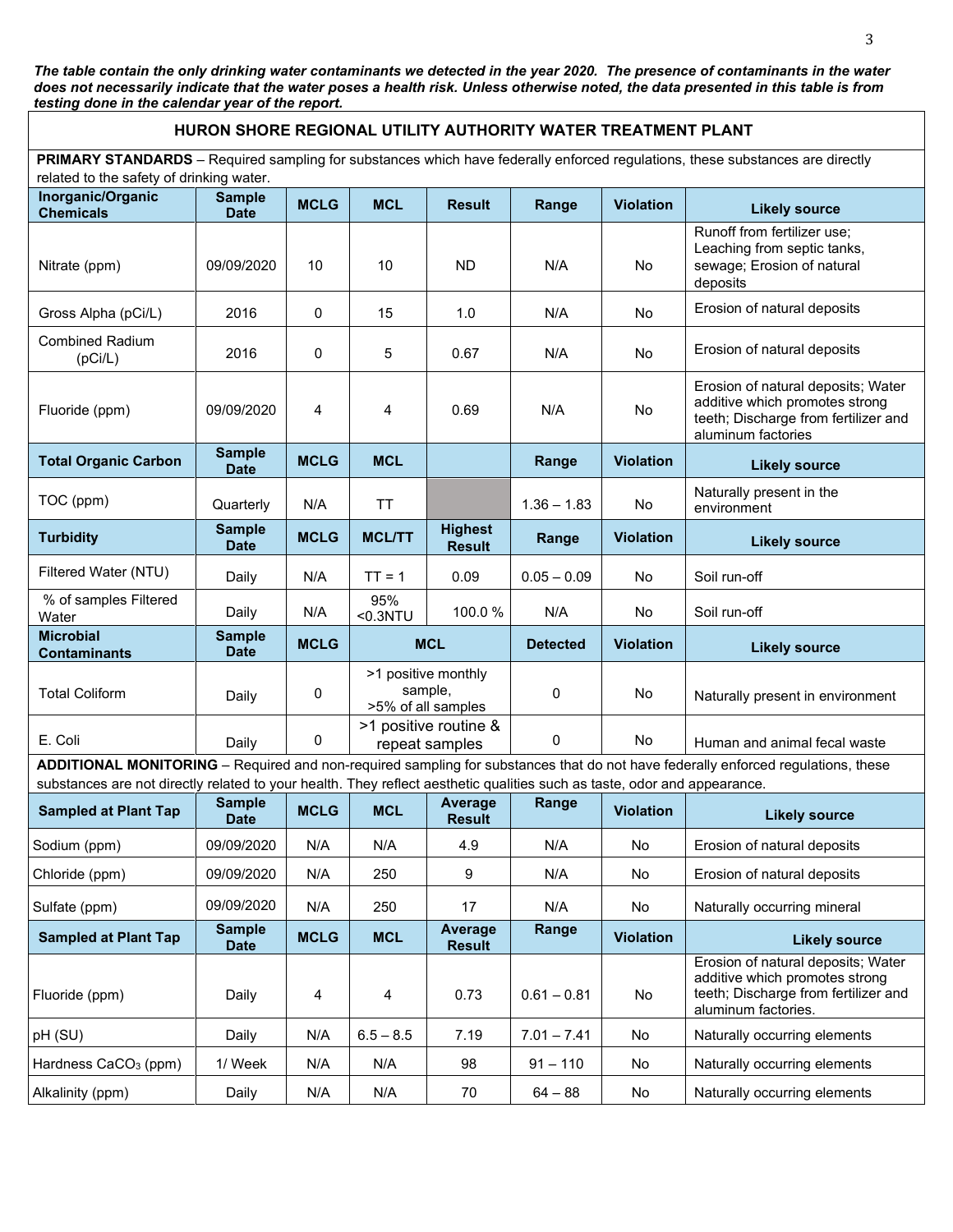## **HURON SHORE REGIONAL UTILITY AUTHORITY WATER TREATMENT PLANT**

**Per- and polyfluoroalkyl substances (PFAS)**

| <b>Regulated</b><br>Contaminant                            | MCL, TT,<br>or MRDL | <b>MCLG</b><br><b>or</b><br><b>MRDLG</b> | Level<br><b>Detected</b> | Range | Year<br><b>Sampled</b> | <b>Violation</b> | <b>Typical Source of</b><br><b>Contaminant</b>                                                                       |
|------------------------------------------------------------|---------------------|------------------------------------------|--------------------------|-------|------------------------|------------------|----------------------------------------------------------------------------------------------------------------------|
| Hexafluoropropylene<br>oxide dimer acid<br>(HPPO-DA) (ppt) | 370                 | N/A                                      | <b>ND</b>                | N/A   | 2020                   | No               | Discharge and waste from<br>industrial facilities utilizing the<br>Gen X chemical process                            |
| Perfluorobutane<br>sulfonic acid (PFBS)<br>(ppt)           | 420                 | N/A                                      | <b>ND</b>                | N/A   | 2020                   | No               | Discharge and waste from<br>industrial facilities; stain-<br>resistant treatments                                    |
| Perfluorohexane<br>sulfonic acid (PFHxS)<br>(ppt)          | 51                  | N/A                                      | <b>ND</b>                | N/A   | 2020                   | N <sub>o</sub>   | Firefighting foam; discharge<br>and waste from industrial<br>facilities                                              |
| Perfluorohexanoic acid<br>$(PFHxA)$ (ppt)                  | 400,000             | N/A                                      | <b>ND</b>                | N/A   | 2020                   | N <sub>o</sub>   | Firefighting foam; discharge<br>and waste from industrial<br>facilities                                              |
| Perfluorononanoic acid<br>(PFNA) (ppt)                     | 6                   | N/A                                      | <b>ND</b>                | N/A   | 2020                   | <b>No</b>        | Discharge and waste from<br>industrial facilities; breakdown<br>of precursor compounds                               |
| Perfluorooctane<br>sulfonic acid (PFOS)<br>(ppt)           | 16                  | N/A                                      | <b>ND</b>                | N/A   | 2020                   | <b>No</b>        | Firefighting foam; discharge<br>from electroplating facilities;<br>discharge and waste from<br>industrial facilities |
| Perfluorooctanoic acid<br>(PFOA) (ppt)                     | 8                   | N/A                                      | <b>ND</b>                | N/A   | 2020                   | No               | Discharge and waste from<br>industrial facilities; stain-<br>resistant treatments                                    |

| <b>BALDWIN TOWNSHIP DISTRIBUTION SYSTEM</b> |                              |              |                                                      |                                  |                 |                  |                                                                                                                           |
|---------------------------------------------|------------------------------|--------------|------------------------------------------------------|----------------------------------|-----------------|------------------|---------------------------------------------------------------------------------------------------------------------------|
| <b>Copper &amp; Lead</b>                    | <b>Sample</b><br><b>Date</b> | <b>MCL</b>   | <b>AL</b>                                            | <b>90th</b><br><b>Percentile</b> | Range           | <b>Violation</b> | <b>Likely source</b>                                                                                                      |
| Copper (ppm)                                | 2018                         | 1.3          | 1.3                                                  | 0.17                             | $0.08 - 0.2$    | <b>No</b>        | Corrosion of household plumbing<br>systems; Erosion of natural<br>deposits                                                |
| Lead (ppb)                                  | 2018                         | $\Omega$     | 15                                                   | 6                                | $ND - 7$        | No               | Lead service lines, corrosion of<br>household plumbing including<br>fittings and fixtures; Erosion of<br>natural deposits |
| <b>Disinfectant By-</b><br><b>Products</b>  | <b>Sample</b><br><b>Date</b> | <b>MCLG</b>  | <b>MCL</b>                                           | <b>Result</b>                    | Range           | <b>Violation</b> | <b>Likely source</b>                                                                                                      |
| <b>TTHMs Total</b><br>Trihalomethanes (ppb) | 2020                         | N/A          | 80                                                   | 36.8                             | $27.0 - 45.2$   | <b>No</b>        | Byproduct of drinking water<br>disinfection                                                                               |
| <b>HAA5 Haloacetic Acids</b><br>(ppb)       | 2020                         | N/A          | 60                                                   | 23                               | $18 - 29$       | <b>No</b>        | Byproduct of drinking water<br>disinfection                                                                               |
| <b>Disinfectant Residual</b>                | <b>Sample</b><br><b>Date</b> | <b>MRDLG</b> | <b>MRDL</b>                                          | Quarterly<br><b>RAA</b>          | Range           | <b>Violation</b> | <b>Likely source</b>                                                                                                      |
| Free Chlorine (ppm)                         | 2020                         | 4.0          | 4.0                                                  | 0.67                             | $0.07 - 1.08$   | <b>No</b>        | Disinfectant added to control<br>microbes.                                                                                |
| <b>Microbial</b><br><b>Contaminants</b>     | <b>Sample</b><br><b>Date</b> | <b>MCLG</b>  | <b>MCL</b>                                           |                                  | <b>Detected</b> | <b>Violation</b> | <b>Likely source</b>                                                                                                      |
| <b>Total Coliform</b>                       | $1/m$ onth                   | 0            | >1 positive monthly<br>sample,<br>>5% of all samples |                                  | 0               | <b>No</b>        | Naturally present in environment                                                                                          |
| E. Coli                                     | $1/m$ onth                   | 0            | >1 positive routine &<br>repeat samples              |                                  | 0               | <b>No</b>        | Human and animal fecal waste                                                                                              |

\*Baldwin Township has a total of 391 water service lines of either all copper or copper/polyethylene composition. Baldwin Township has zero service lines that are known to be lead.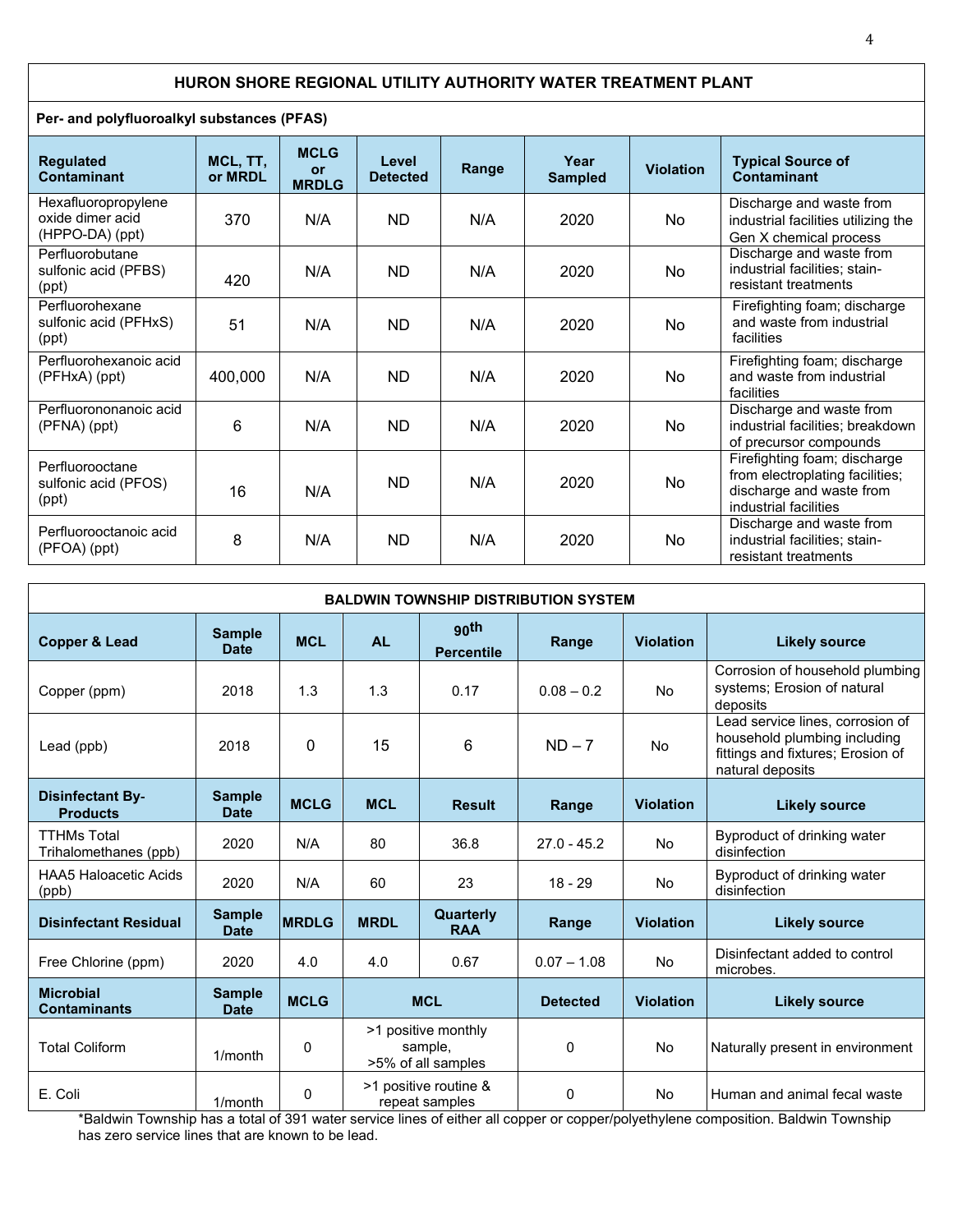## **\*Important Information About Lead\***

If present, elevated levels of lead can cause serious health problems, especially for pregnant women and young children. Lead in drinking water is primarily from materials and components associated with service lines and home plumbing. Baldwin Township is responsible for providing high quality drinking water, but cannot control the variety of materials used in plumbing components. When your water has been sitting for several hours, you can minimize the potential for lead exposure by flushing your tap for 30 seconds to 2 minutes before using water for drinking or cooking. If you have a lead service line it is recommended that you run your water for at least 5 minutes to flush water from both your home plumbing and the lead service line. If you are concerned about lead in your water, you may wish to have your water tested. Information on lead in drinking water, testing methods, and steps you can take to minimize exposure is available from the Safe Drinking Water Hotline or at http://www.epa.gov/safewater/lead.

**Baldwin Township** is proud that your drinking water meets all federal and state requirements. We have learned from our monitoring and testing that some contaminants have been detected but are well within the standards. The EPA has determined that your water is safe at these levels.

### **Information for people with special health concerns**

Some people may be more vulnerable to contaminants in drinking water than the general population. Immunocompromised persons such as persons with cancer undergoing chemotherapy, persons who have undergone organ transplants, people with HIV-AIDS or other immune system disorders, some elderly, and infants can be particularly at risk. EPA/CDC guidelines on appropriate means to lessen the risk of infection by cryptosporidium and other microbiological contaminants are available from the Safe Drinking Water Hot Line (800-426-4791).

**The sources of all drinking water** (both tap water and bottled water) include rivers, lakes, streams, ponds, reservoirs, springs, and wells. As water travels over the surface of the land or through the ground, it dissolves naturally occurring minerals and, in some cases, radioactive material, and can pick up substances resulting from the presence of animals or from human activity.

#### **Contaminants that may be present in source water include:**

- **Microbial contaminants**, such as viruses and bacteria, which may come from sewage treatment plants, septic systems, agricultural livestock operations, and wildlife.
- **Inorganic contaminants**, such as salts and metals, which can be naturally occurring or result from urban storm water runoff, industrial or domestic wastewater discharges, oil and gas production, mining, or farming.
- **Pesticides and herbicides**, which may come from a variety of sources such as agriculture, urban storm water runoff, and residential uses.
- **Organic Chemical contaminants**, including synthetic and volatile organic chemicals, which are byproducts of industrial processes and petroleum production, and can also come from gas stations, urban storm water runoff, and septic systems.
- **Radioactive contaminants**, which can be naturally occurring or be the result of oil and gas production in mining activities.

In order to ensure that tap water is safe to drink, the **EPA** prescribes regulations which limit the amount of certain contaminants in water provided by public water systems. **FDA** regulations establish limits for contaminants in bottled water, which must provide the same protection for public health.

There is nothing more important to our community than quality drinking water. The maintenance and expansion of the treatment facility and distribution system has and will continue to be important to the growth and welfare of Iosco County.

We will continue to work around the clock to provide top quality water to every tap. We ask that all our customers help us protect our water sources, which are the heart of our community, our way of life, and our children's future.